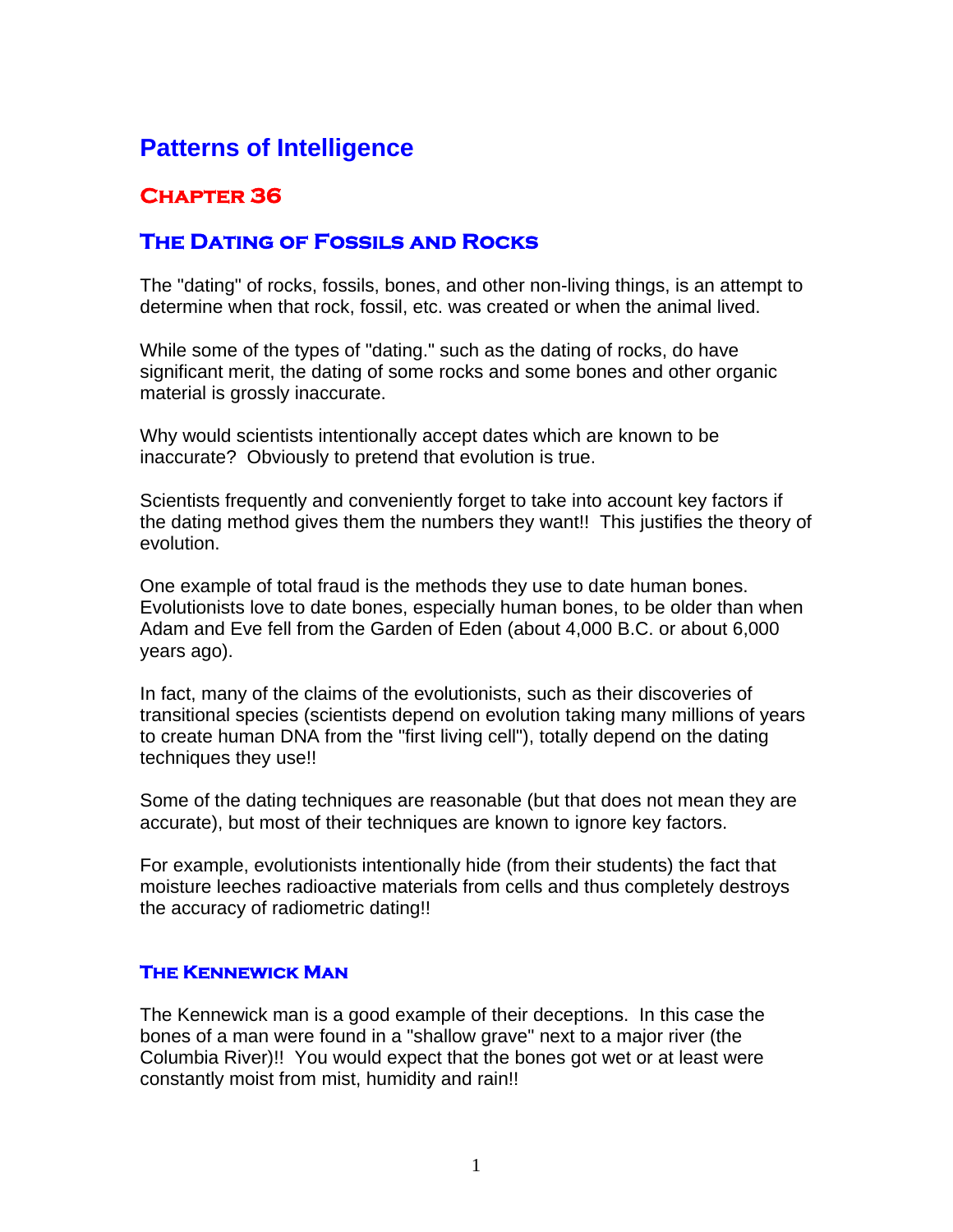No matter when this man died, his body and bones would have been exposed to a massive amount of moisture!!

Radiometric dating claimed his bones were 9,000 years old (i.e. older than when Adam and Eve fell). That is the age they wanted!! Hurray for evolution!!!

The truth is that the bones were probably no more than 300 years old. A body sitting in a shallow grave, next to a major river, for 300 years, could easily be dated to be 9,000 years old because moisture would leech radioactive atoms from the cells.

Had these bones been found in an Arizona desert, instead of by the Colorado River, they might have been dated to be even older due to heat (even if the two sets of bones were the bones of twin brothers who died on the same day) which would make the bones look far older than they actually were.

Now let us talk about the flood of Noah.

The flood of Noah guaranteed that the bones of every human being on the planet earth (and animals), **who were alive before the flood** (except for those on the ark, two of which were resurrected two thousand year ago) soaked in water for a good long time (perhaps for many years in some parts of the world).

Because of the Noah's Ark account, any bones from before Noah's time could date to being millions of years old, depending on a number of factors. Would it surprise anyone that carbon dating and other dating techniques yield dates the evolutionists want and that these dates claim to challenge the Biblical account!!

How ironic - the story of Noah's explains why these bones would be dated to be so old, but yet the "age" of these bones is considered a proof that Noah's ark is a fairy tale.

But as long as the numbers give the evolutionists "evidence" for evolution, they accept the numbers as factual and present them in their classes, articles and books.

But this is not science, it is using bogus scientific data to support their atheism. Consider this brilliant quote:

"Arizona State University anthropologist Geoffrey Clark echoed this view in 1997 when he wrote that 'we select among alternative sets of research conclusions in accordance with our biases and preconceptions -- a process that is, at once, both political and subjective.' Clark suggested 'that paleoanthropology has the form but not the substance of a science." Icons of Evolution - Science or Myth? Jonathan Wells, page 223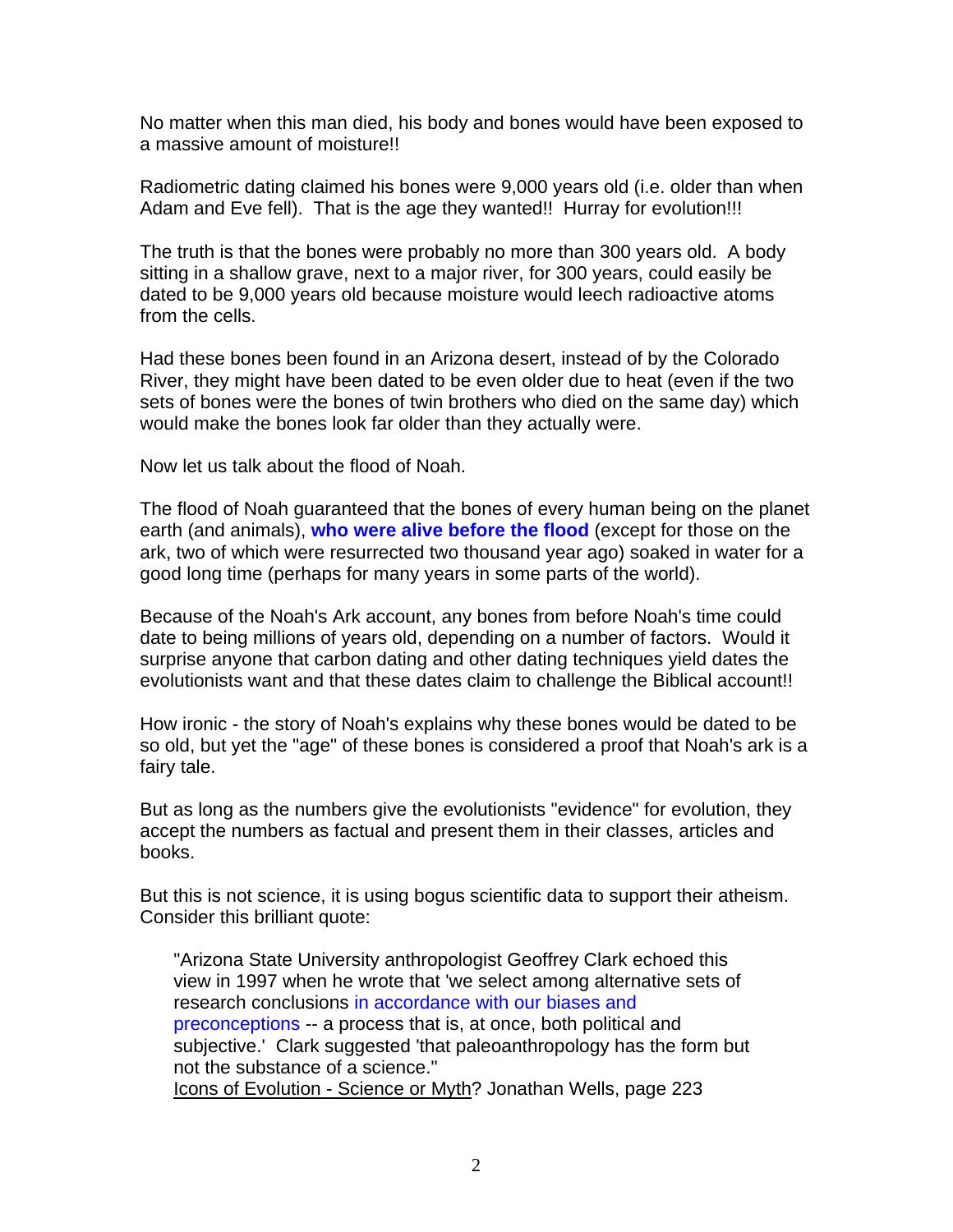#### **Caves**

Caves represent another opportunity for scientists to lie with numbers.

All of the common types of caves are formed by water. The water may have come from above (e.g. rainfall or a creek) or it may have come from below (i.e. an underground creek or hot springs), but all of the common types of caves were cut-out by water.

This means caves are very, very humid because there is almost always an existing source of water in the cave, such as a creek or dripping water, to name but two sources.

Thus, skeletons found in caves are, by definition, highly exposed to moisture.

Do scientists take the massive amount of moisture found in caves into account when they date a skeleton found in a cave? The answer is 'no'.

Is this because scientists are simply incompetent or is it because scientists intentionally want us to believe that all skeletons are very, very old?

Since caves are places where "cave men" have dwelled, it is critical for scientists to calculate very high dates for "cave men," meaning it is important to make their bones seem very, very old. The goal, as always, is to get the date prior to 6,000 B.C. or as close to that as possible.

In addition, most cave drawing were drawn using organic material, such as blood or sap from plants. Would the humidity in caves affect the dating of cave drawings? Absolutely!! Yet the dating of cave drawings never takes into account the high humidity in caves.

#### **Heat**

Heat can cause even more inaccuracy in their dating techniques, as already mentioned.

For example, consider the Kaupelehu Flow, Hualalai Volcano; which is well known to have occurred in 1800-1801. The date of this explosion is very well documented.

Twelve different samples were taken of the lava. The dates for these samples ranged from **140 million years ago** to **2.96 billion years ago**. While the ocean water may have affected the dating of these samples; many things could affect